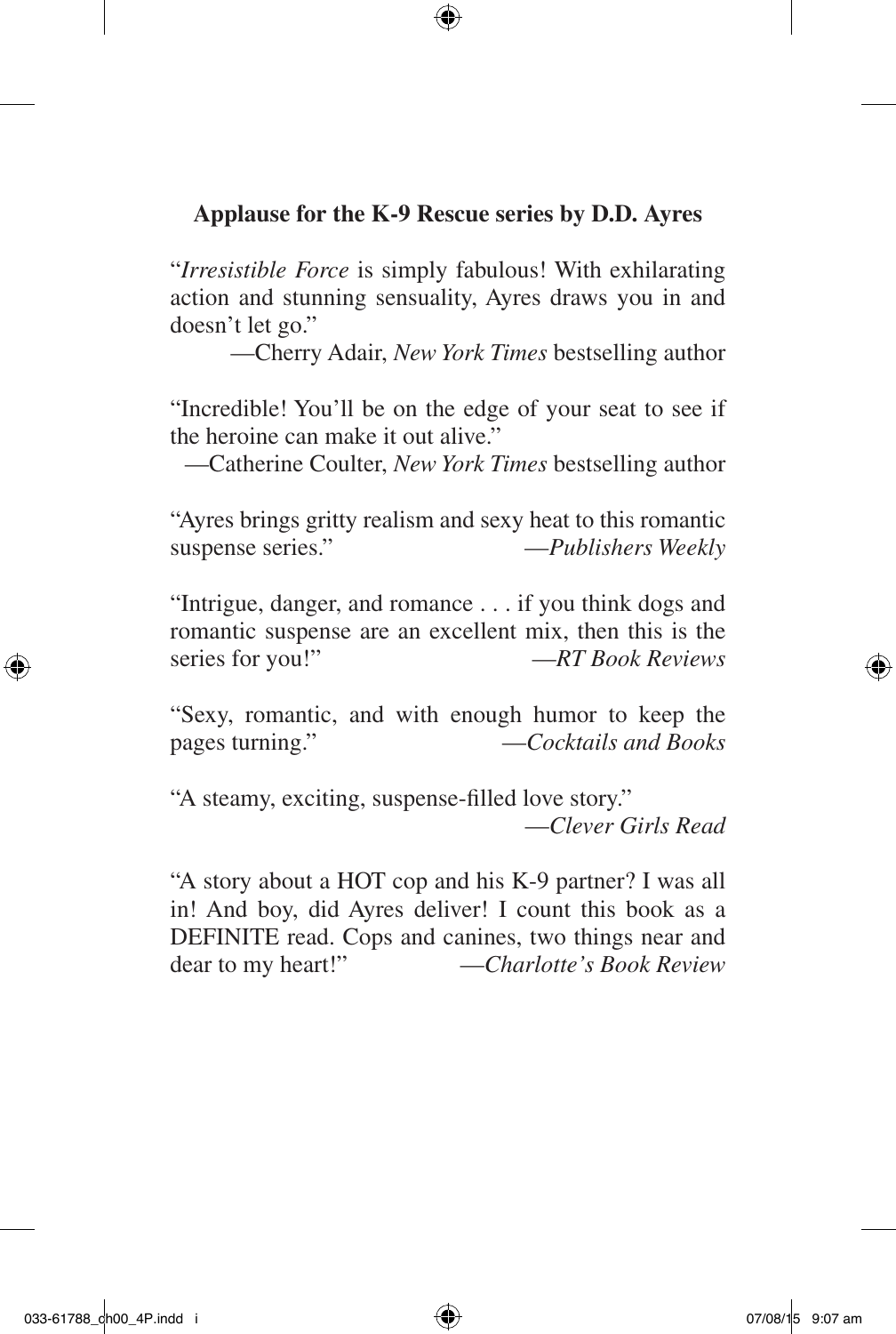St. Martin's Paperbacks Titles by D.D. Ayres

 $\bigoplus$ 

*Irresistible Force Force of Attraction Primal Force*

 $\bigoplus$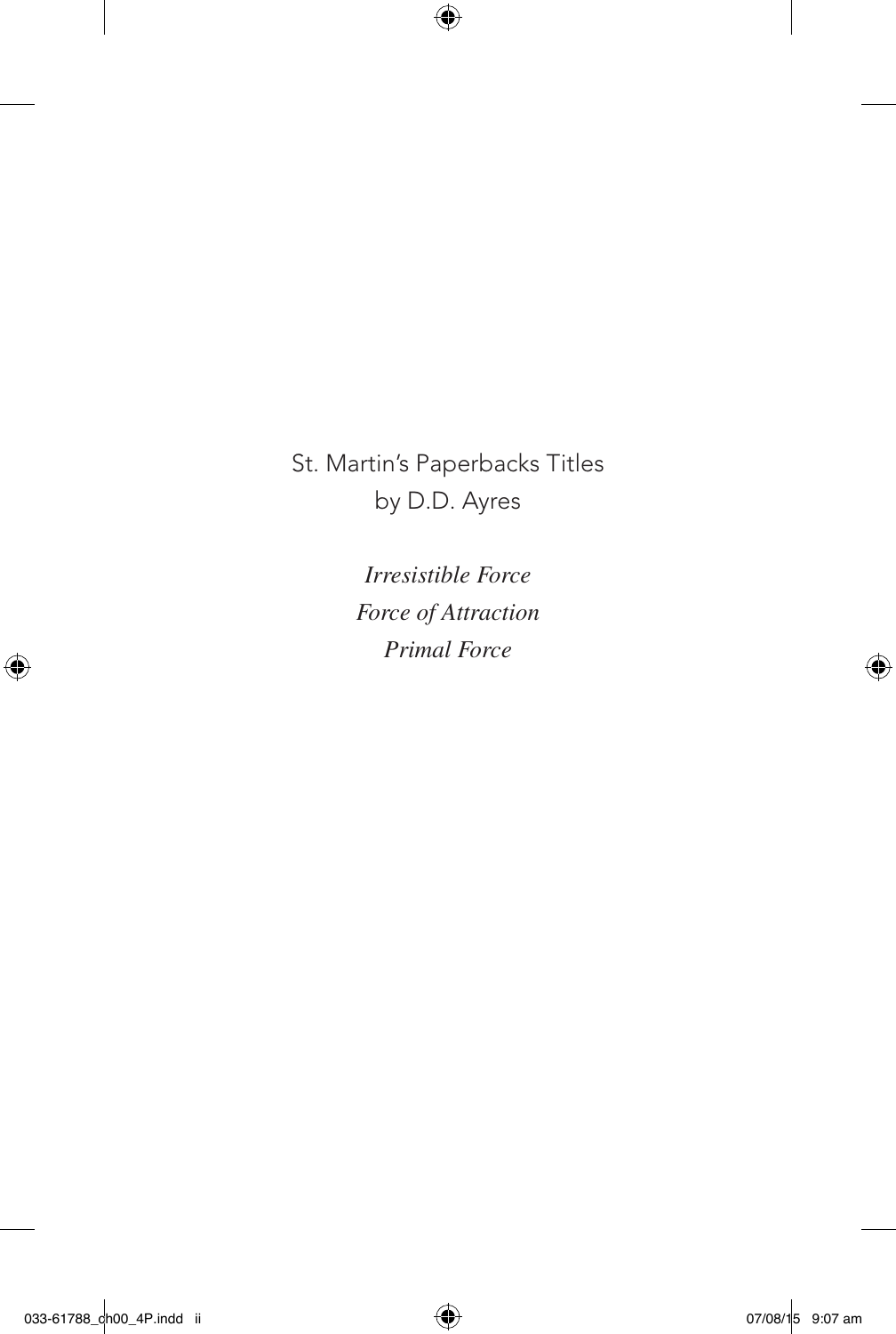$\bigoplus$ 

D.D. Ayres



St. Martin's Paperbacks

 $\bigoplus$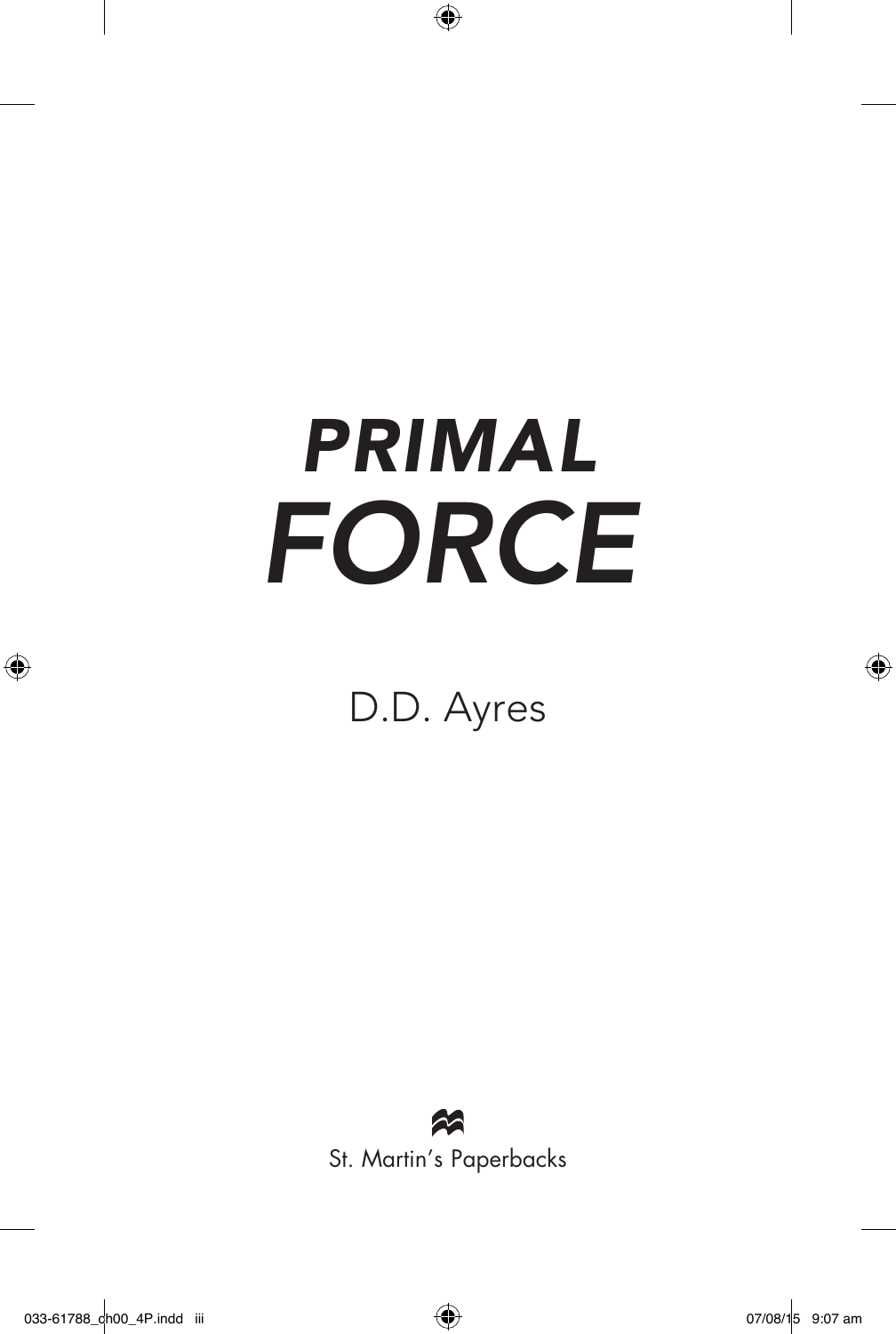**NOTE:** If you purchased this book without a cover you should be aware that this book is stolen property. It was reported as "unsold and destroyed" to the publisher, and neither the author nor the publisher has received any payment for this "stripped book."

This is a work of fiction. All of the characters, organizations, and events portrayed in this novel are either products of the author's imagination or are used fictitiously.

primal force

Copyright © 2015 by D.D. Ayres.

All rights reserved.

For information address St. Martin's Press, 175 Fifth Avenue, New York, NY 10010.

ISBN: 978-1-250-04219-4

Printed in the United States of America

St. Martin's Paperbacks edition / September 2015

St. Martin's Paperbacks are published by St. Martin's Press, 175 Fifth Avenue, New York, NY 10010.

10 9 8 7 6 5 4 3 2 1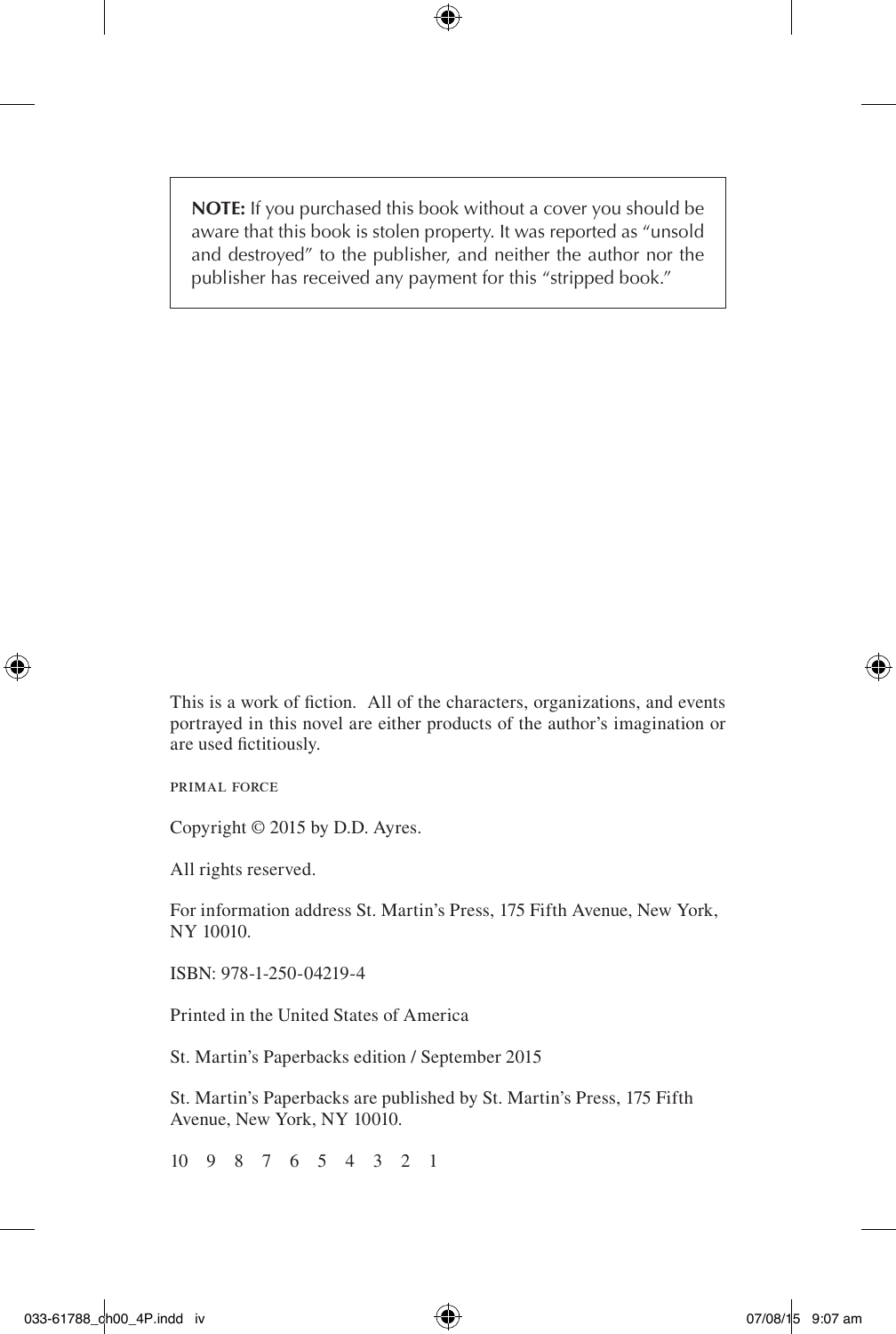*This book is for my readers: past, present, and future. You make the effort worthwhile. Thank you.*

 $\bigoplus$ 

 $\bigoplus$ 

 $\bigoplus$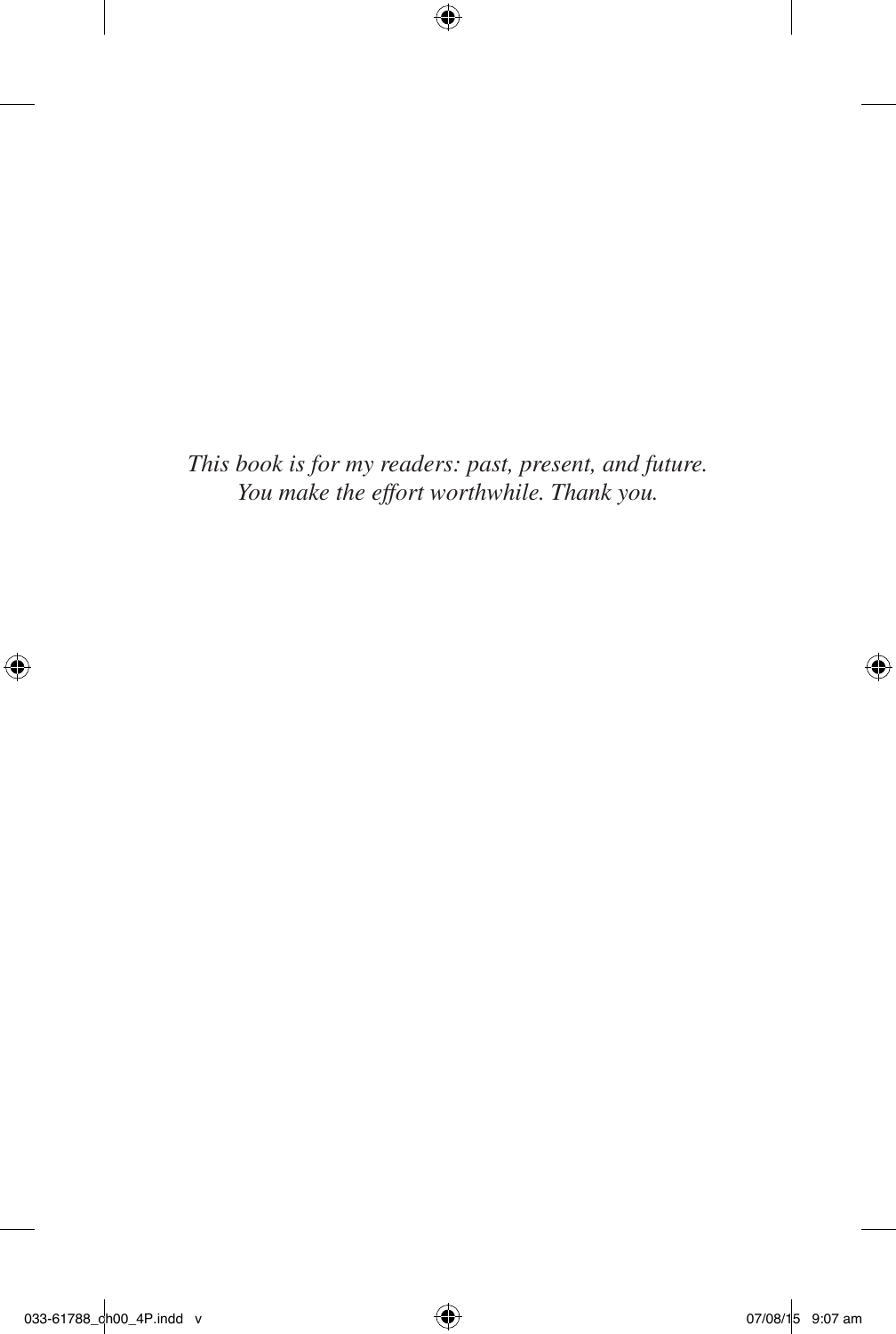

 $\bigoplus$ 



 $\overline{\phantom{a}}$ 

 $\bigoplus$ 

 $\overline{\phantom{a}}$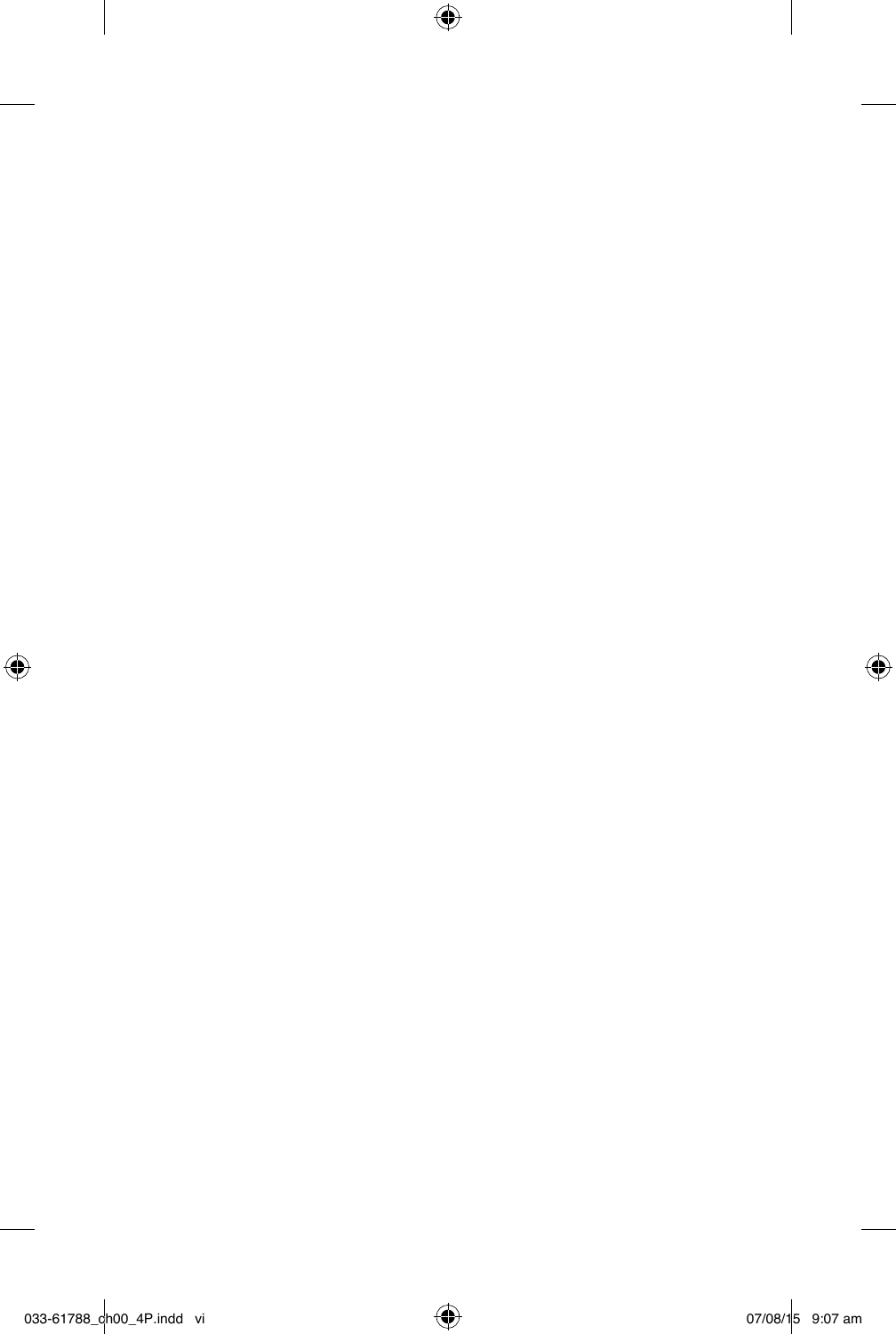# *ACKNOWLEDGMENTS*

I took some liberties in this novel. The dog training program set in Arkansas that includes a component in a women's correctional center is fictional. My inspiration for such a program came from Patriot Paws located in Rockwall, Texas. Patriot Paws is a not-for-profit agency that trains ser vice dogs for vets. Their mission says it all: ". . . *to train and provide ser vice dogs of the highest quality at no cost to disabled American veterans and others with mobile disabilities and PTSD in order to help restore their physical and emotional in de pen dence.*" Patriot Paws, and many other organizations like it, are providing a vital service to our veterans.

Thank you, Patriot Paws, for allowing me to ask a hundred questions, observe classes, and meet the wonderful staff: Lori, April, Jay, and all the others. You run a firstclass operation with skill, heart, and generosity.

Thanks to my K-9 law enforcement expert for the entire series, Brad Thompson. A former senior handler and instructor/trainer of the Fort Worth PD K9 Unit, he's currently assigned to the Special Investigations Unit, where he's

⊕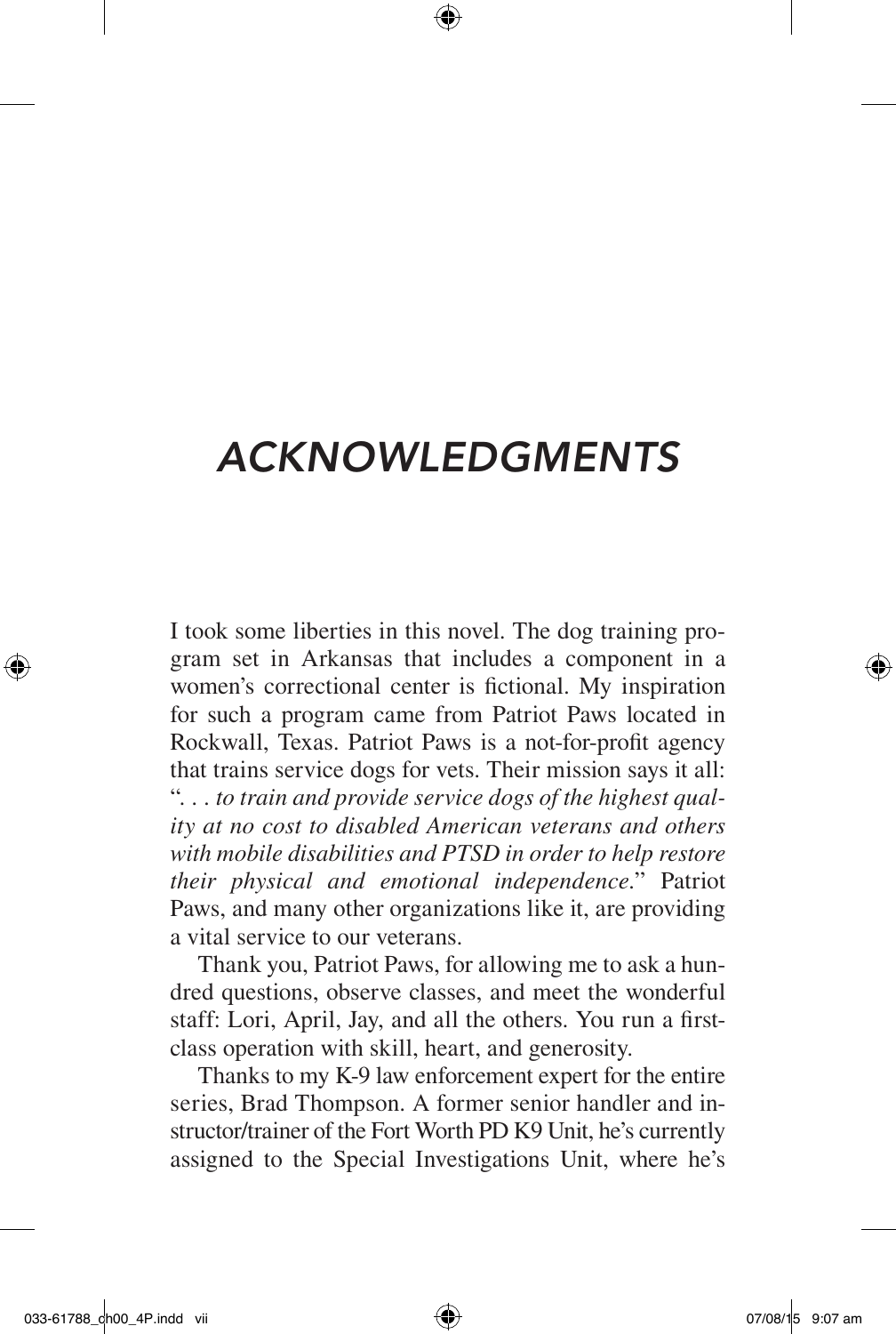# viii ACKNOWLEDGMENTS

responsible for public integrity investigations, executive and dignitary protection and surveillance, and countersurveillance activities.

⊕

As always, my editor Rose Hilliard. She sees no obstacles, only opportunities to make it better.

And my agent Denise Marcil. You're the best!

⊕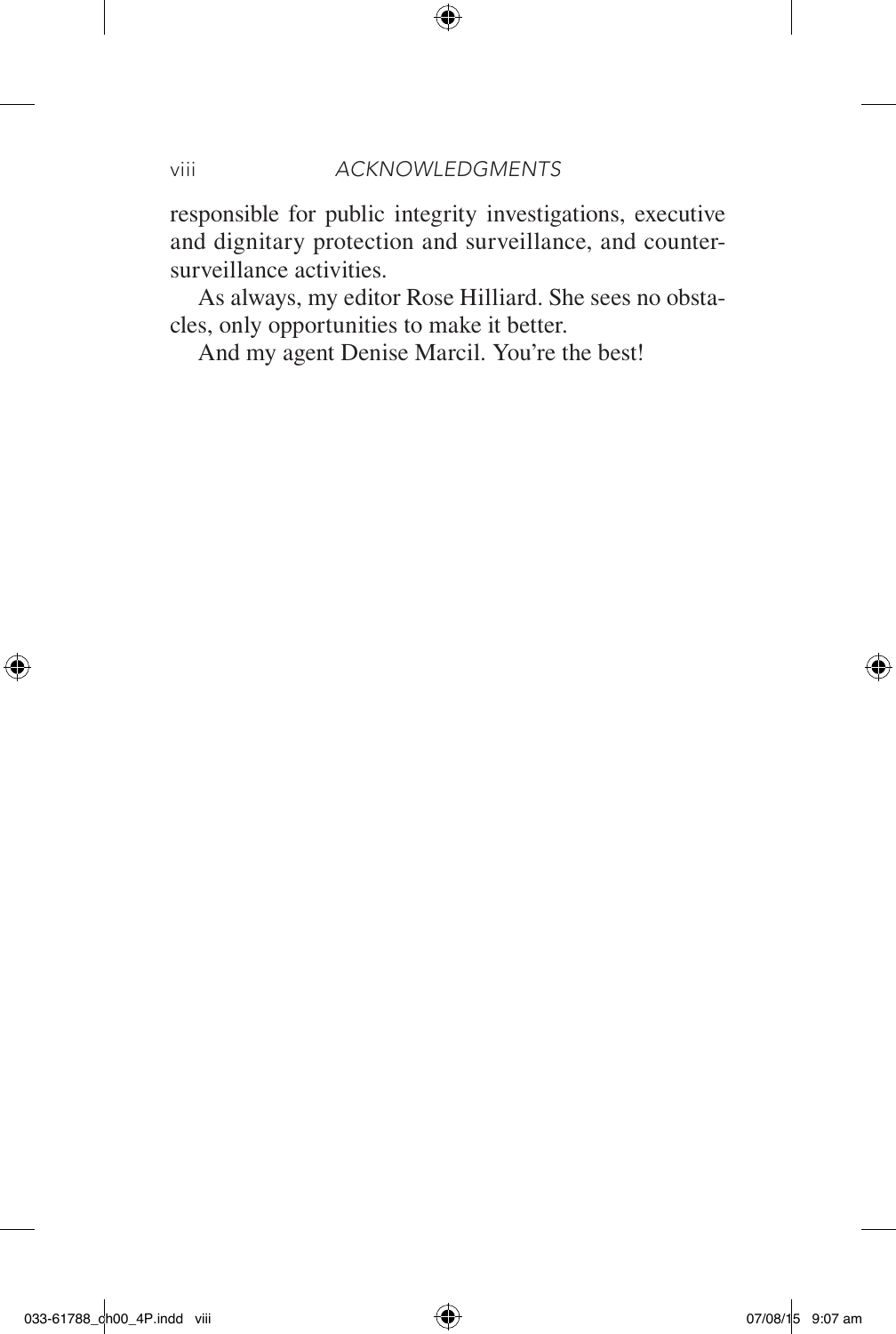# *PROLOGUE*

⊕

"What the hell do you mean by calling me on this line?" "Sorry, sir. I couldn't get through on the other."

"Hang up, dammit."

"What's wrong, dear?"

Harold Tice smiled at his wife, who had rolled over in bed to look at him. "Business. Always business." He patted her thigh. "You go back to sleep. I'll take this into my study."

He checked to make certain he was on a secure line before returning the call from his desk phone. "Yeah?"

"There's been an inquiry into one of those files you asked us to keep an eye on, sir. The military file on former U.S. Army Military Police criminal investigations 31D Special Agent Lauray Battise was pulled this week."

"Who pulled it and why?"

"I didn't get that information. Would you like me to look into it?"

"Don't bother."

 After he hung up, Tice remained seated, drumming his fingers on his desktop. In Arkansas, the name Tice was

⊕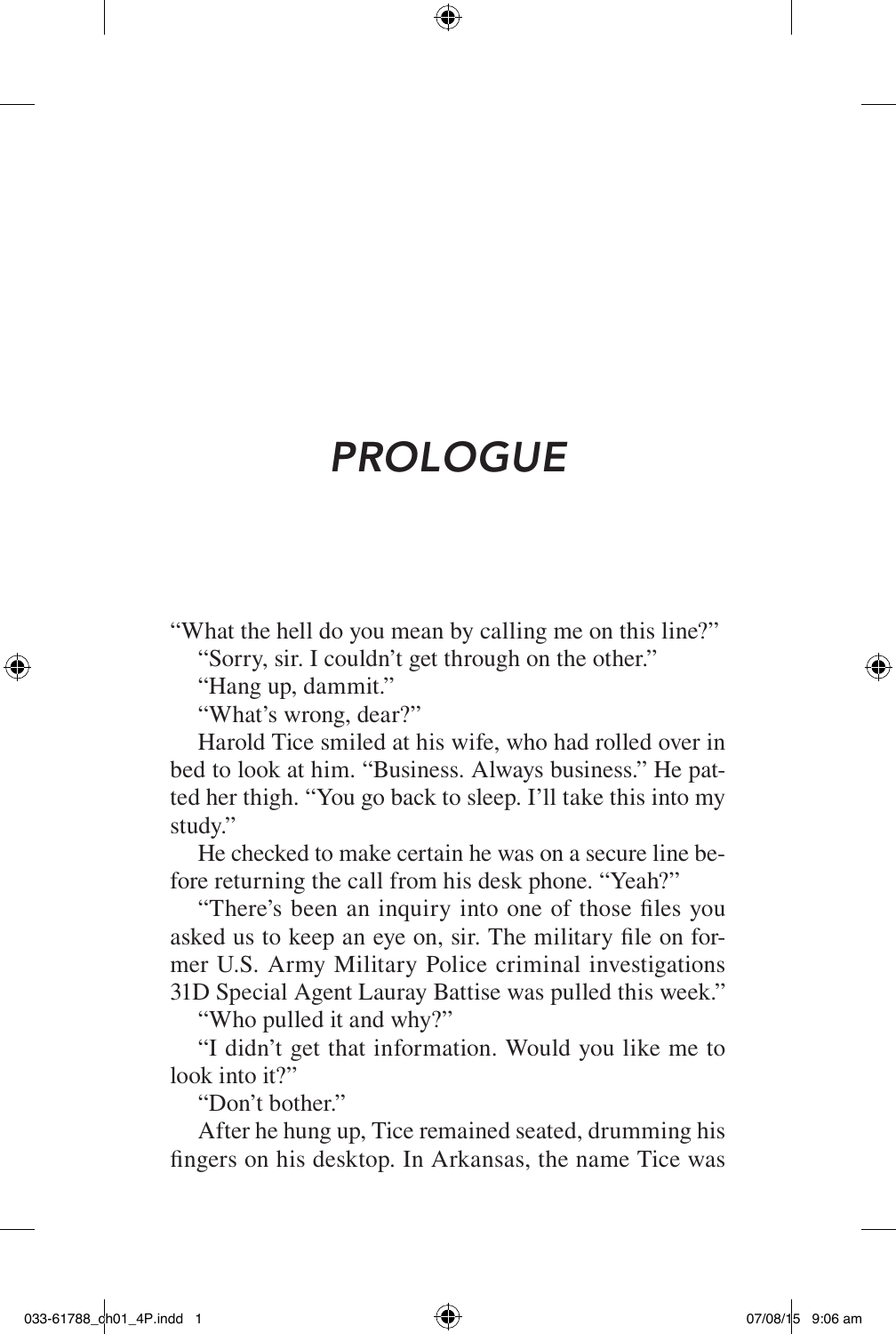synonymous with wealth and influence. If there was big money to be made, Tice Industries, a trucking and transportation company, usually had a cut of it. He wasn't a sentimental man, or an idealist. He was hard-nosed and pragmatic. It was his job to keep the family company going, by whatever means necessary. Only two incidents, both occurring four years earlier, had threatened his turn at the helm. One was local, and had been resolved. The other had taken place half a world away.

Tice's fingers paused in mid-drumming. The problem of MP Battise had been the more dangerous. Yet that incident had seemingly gone away after Battise was wounded in the field in Afghanistan. Lucky coincidence?

He'd never asked for the details. Even so, he had continued to keep an eye on mistakes that carried the potential for harm, however remote. The fact that someone was looking into Battise's file could be nothing. More than likely was nothing. Better to do nothing. A man in his position couldn't afford to be too curious.

"Are you coming back to bed?"

Tice looked up to find his wife in the doorway. "Will it be worth it?"

She smiled and whipped back her robe to flash him a leggy length of bare skin.

"In that case." He stood up. "You warm up the sheets while I make one last call."

When she had gone, he picked up the phone and dialed another number.

"I hear we have a wounded vet, a former U.S. Army criminal investigator named Lauray Battise, living in my son's district. Might make for good PR. Find out where he is and what he does for a living."

Enemies kept close. A man in his position couldn't afford to be too careful, either.

⊕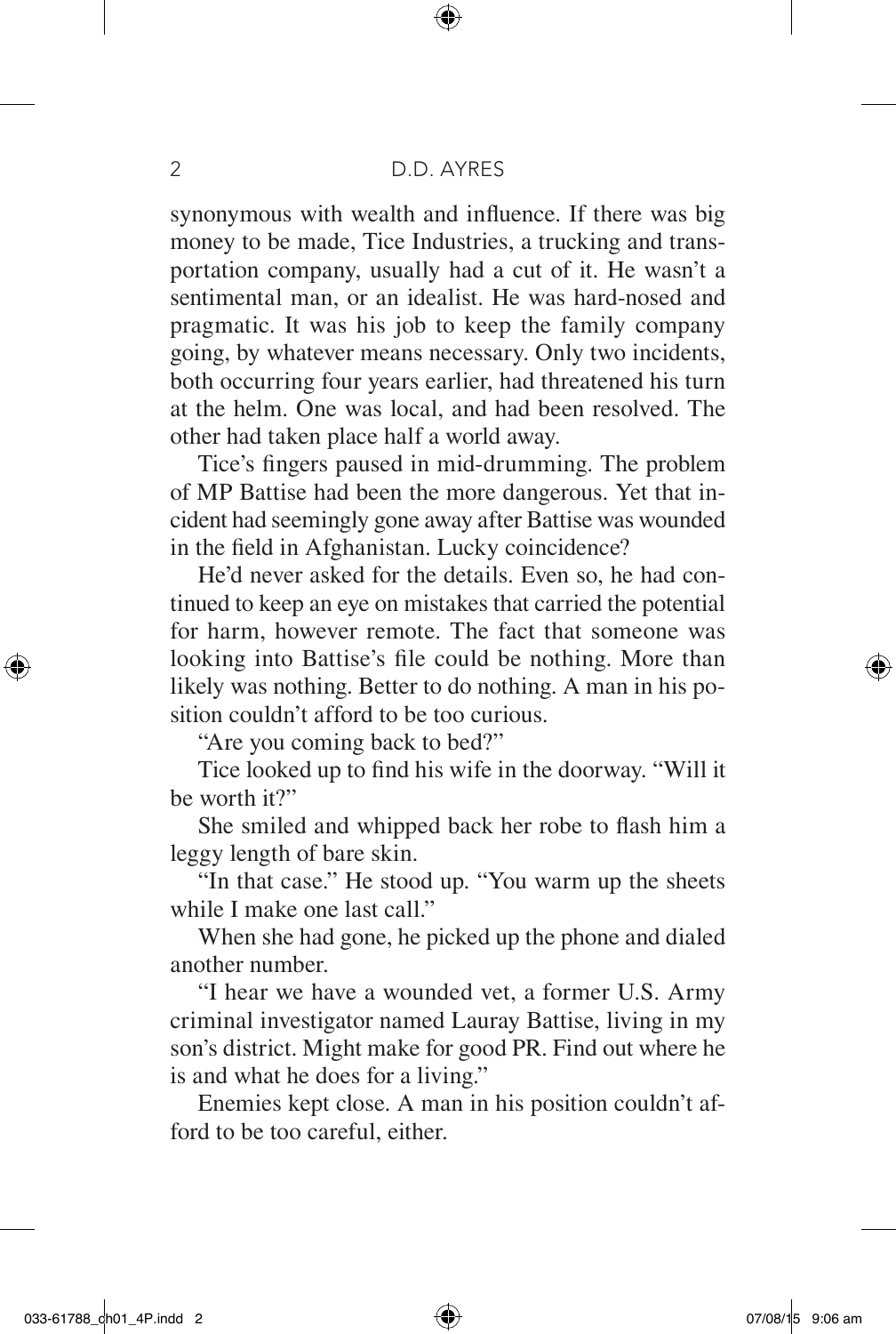# *CHAPTER ONE*

*He was running.*

*The best part of any day. Straight up a steep*  mountain incline. Knee lifts as important as foot*falls. The jackhammer explosion of quads and calves propelled him off the ground and up the terrain in a zigzag pattern. One after the other, his boots hit the rocky earth, springing him forward, taking him higher.*

*His heart was pumping like a motor with a hemi attached. The sky above a pale- yellow dome of heat. The earth beneath him hard, desert dry, unforgiving.*

*It didn't matter. He was almost there. Almost at the summit. The scraping of air in and out of his lungs was the end- all, be- all of the moment.*

*Finally, there was no more ground in front of him.*

*He bent at the waist, gasping greedily for all the oxygen his lungs could wring from the thin air. His quads trembled. His calves burned. Sweat*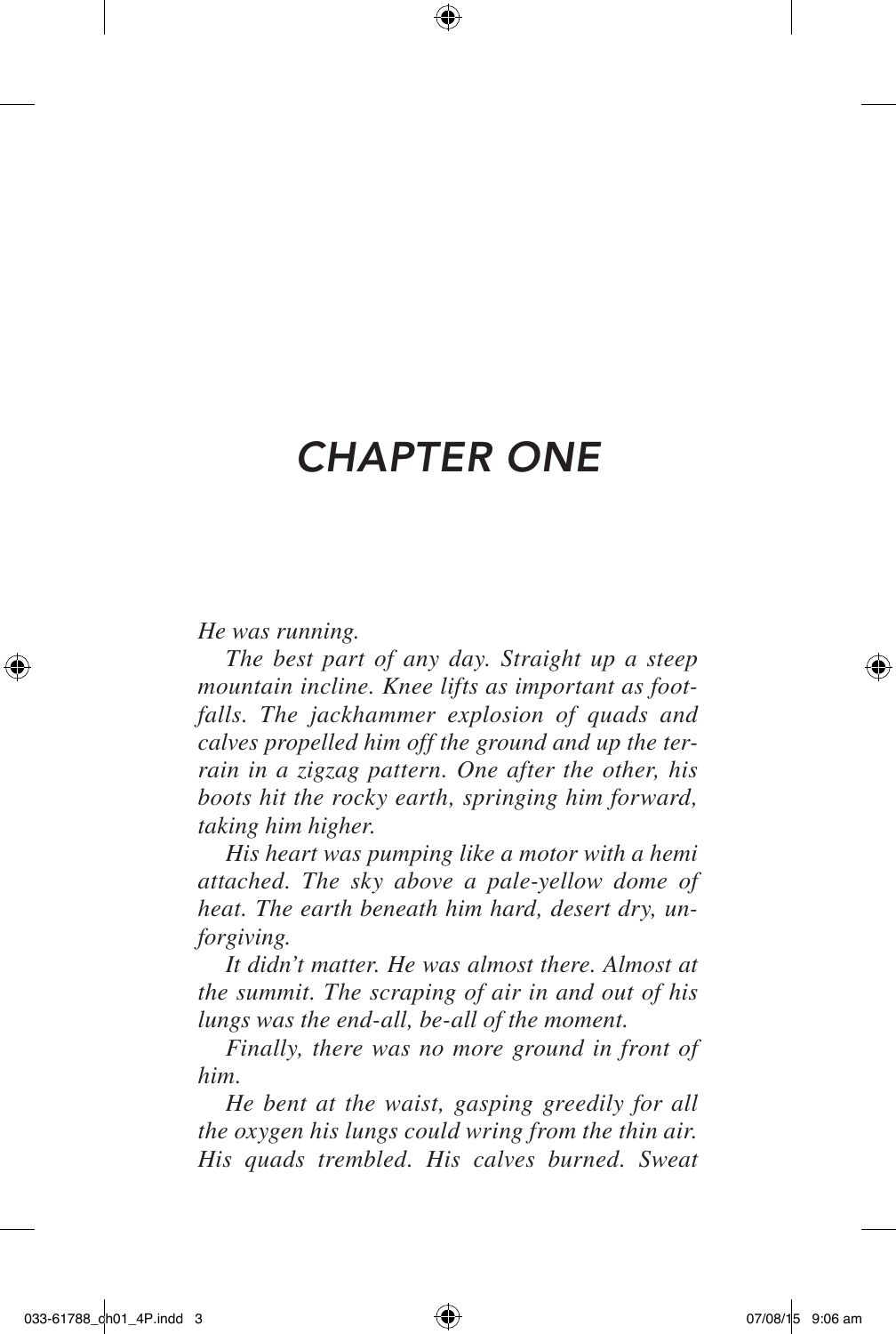*evaporated right out of his pores. He'd be dangerously depleted soon.*

*He stood up, arms thrown wide, staring out across the natural cauldron where the Afghani town below lay sprawled like lumpy brown fungus. It didn't matter. Nothing mattered. He had achieved his goal.*

*Top of the world, Ma.*

*One second, silence in the narrow but familiar street of an Afghan village, interrupted only by his partner's excited bark. The next, a consuming whitehot brilliance. Then the searing pain of a body on fi re.*

*Someone was screaming. Echoing in his head the sounds he could no longer make. Where was his K-9 Scud?*

*Rifle fire and then a canine yelp of pain came from just above him. Scud! Scud was hurt! He tried to turn his head but the effort was too great.*

*He was shaking uncontrollably. Shock was setting in. He was trained to resist it. Must control that. But . . .* 

*Can't breathe. Can't—* 

Lauray "Law" Battise jerked awake to the wettest kiss of his life. There was plenty of tongue and heated breathing and—um, she might have brushed first. Her breath was two Tic Tacs short of yummy. Well, hell. It was wartime. He needed release, anything to block out the memories. Resigned, he reached for his bed partner, already hoping his nightmare hadn't preempted the possibility of a morning hard-on.

Instead of an armful of warm naked woman, he embraced a heavy muscular body encased in curly dense fur.

"What the fuck?"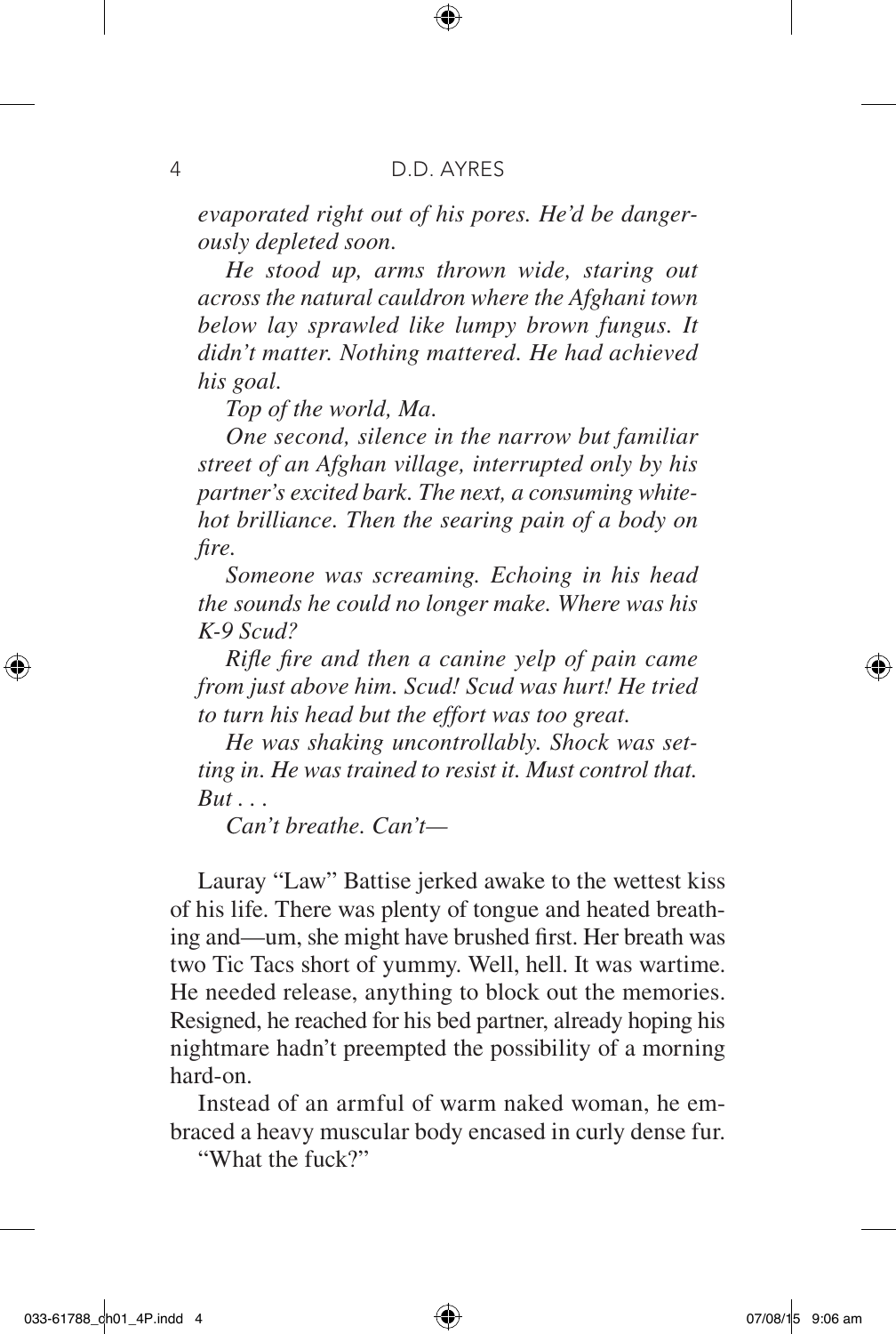Law opened his eyes and frowned down the length of his nose at his unwelcome bed companion. Sixty-five pounds of dog the color of a rusted-out car lay stretched out on top of him, her muzzle just touching his chin.

Even through the haze of his flashback, he knew the dog was evaluating his odor, teasing apart the cocktail of chemicals called pheromones, to test whether he was still in the throes of a full-blown episode.

Calm but alert, she licked at the sweat running from his chin whis kers down onto his throat then paused to gaze at him with golden-brown eyes of concern.

He pointed at the floor. "*Heruntersteigen*."

She merely stared at him.

"*Heruntersteig*—" Oh, right. Civilian dog. She didn't know German commands, the language of most military and civil law enforcement K-9s. This docile pooch only knew words like *fetch*, *sit*, *heel*, and *go potty*.

"Get down."

She immediately did as he asked. But moved no farther away than the side of his bed, where she stared at him with soft doggy eyes.

Law sat up and stripped a hand down his face, wiping away the sweat of anxiety. The acrid smell of rocket propellant had yet to evaporate from his imagination. He flicked on the nightstand light as his gaze tracked the small perimeter of the hotel room for intruders. The action was so ingrained in his psyche that he wasn't fully aware of it.

The room was empty. Even so, he was about to rise and double- check the door lock when the cell phone tucked under his pillow began to vibrate. He grabbed for it.

"Got yourself a dog?" His half sister Yardley's voice was unmistakable.

Law's eyes narrowed on the mix of golden retriever and poodle with a rusted-red coat, coal-black nose, floppy ears,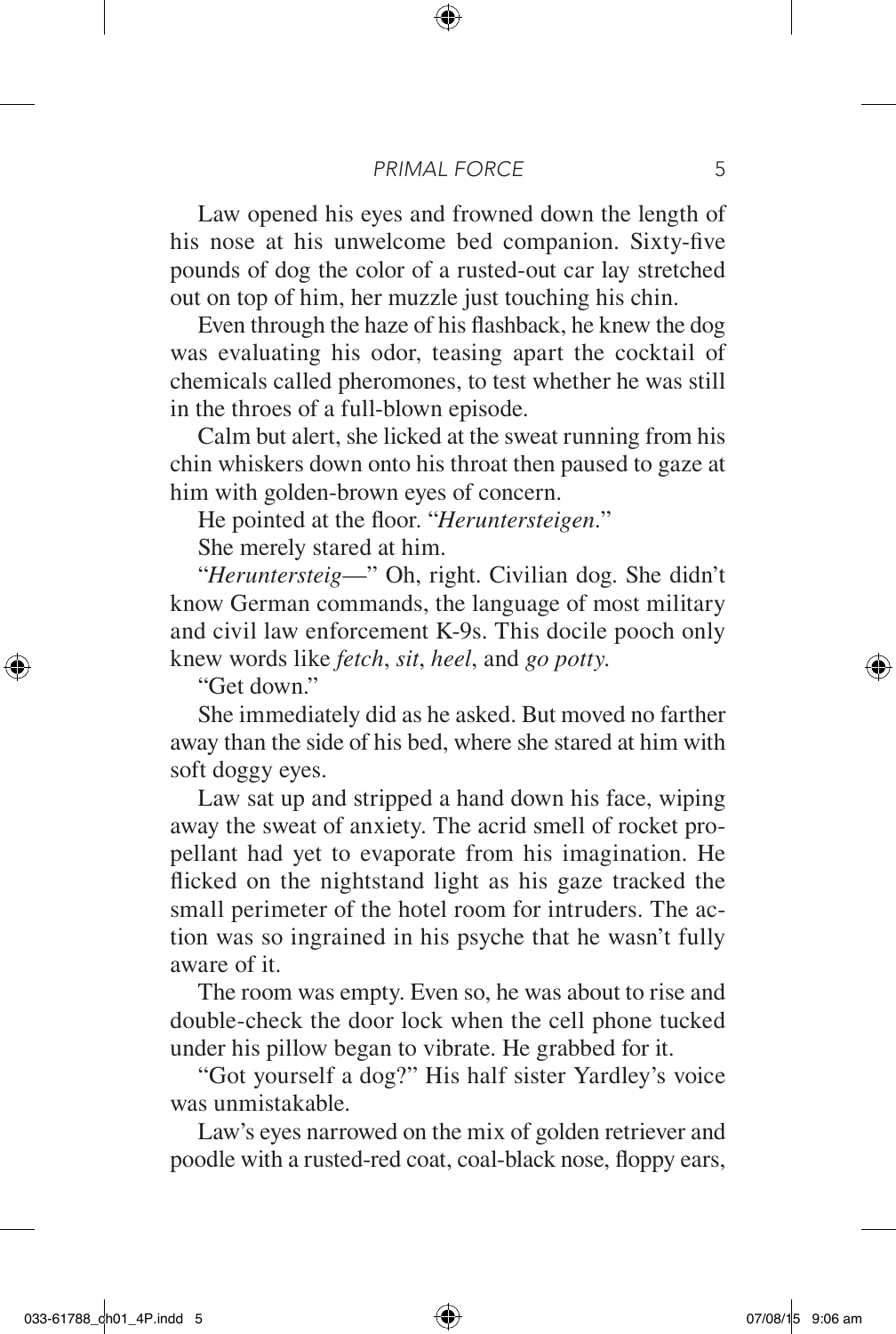and enormous curling tail. "What I've got here is a giant Cheez Doodle. Jesus. Who names a working dog Sa-*man*tha!"

"Still having flashbacks?" Yardley Summers always cut to the heart of a matter.

Law didn't lie. And he never backed down. His go-to response for any question he didn't want to answer was silence.

"I'll take that as a yes. We had a deal."

"More like extortion."

He grunted at the memory of his half sister arriving without warning at his door six months earlier. He'd just failed his law enforcement physical, for the second time. His prosthetic leg was good, but not hard- charging pursuitand- apprehension- reliable enough to put him back on patrol with the Arkansas State Police. So he'd handed in his resignation. Instead of accepting it, his trooper sergeant had put him on extended leave and called Yardley, the only kin Law listed in his personal file.

"I didn't ask for your help."

"You were in no condition. I've never seen anything more pathetic than you drunk and drowning in self-pity."

Law ground his teeth to keep silent.

 After showing up on his doorstep, Yardley had cussed a blue streak as she'd bullied him into the shower then all but spoon- fed him her "special" homemade soup. She didn't mention it contained a cocktail of all the meds he had been avoiding until he was cross-eyed and sliding out of his chair.

Three days later, when she was certain he was wideawake and could function, she'd left behind a filled-out copy of an application for Warriors Wolf Pack. Attached was a note that said: *Do this and I will do what you asked.* That was six months ago. She hadn't been in touch until now.

⊕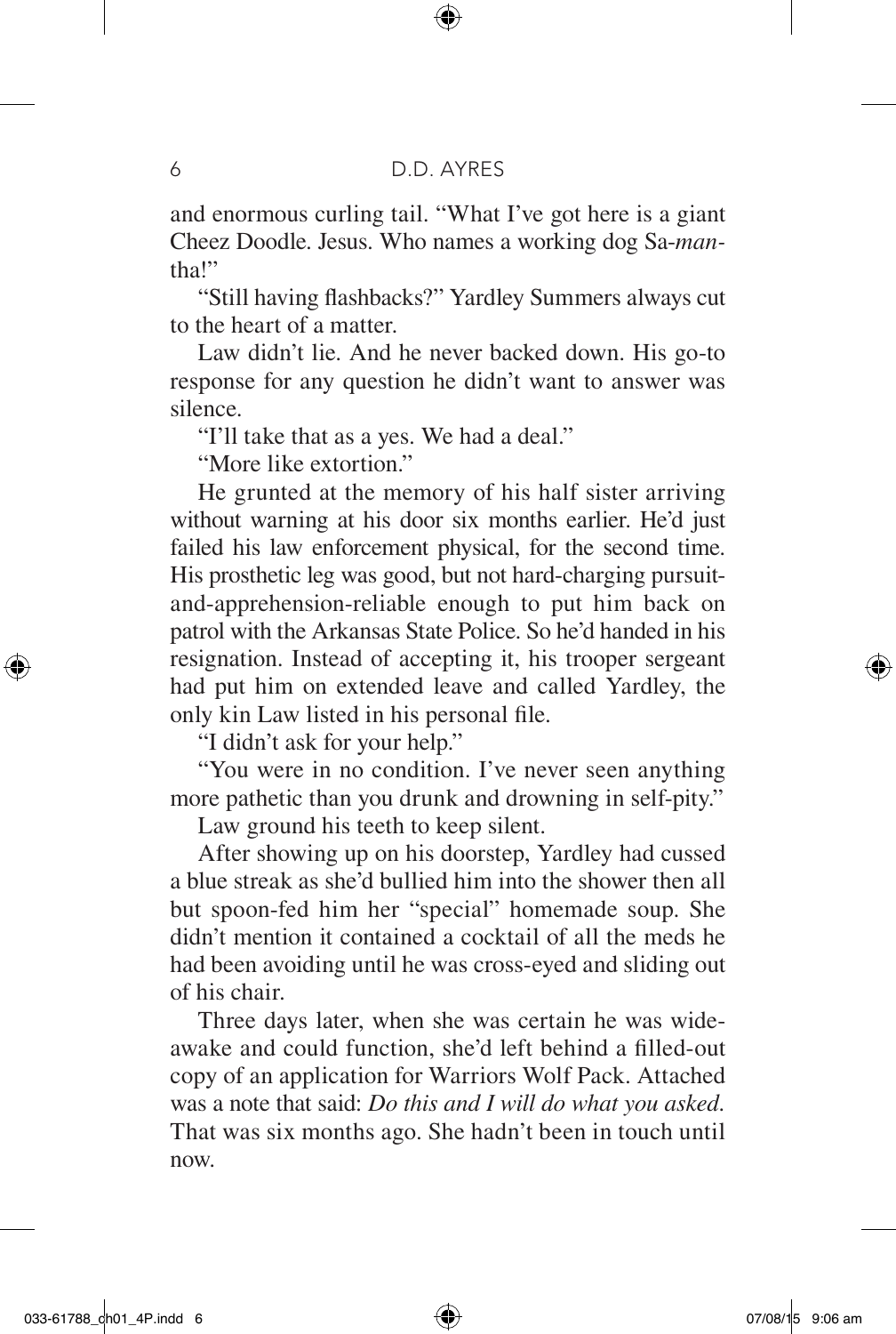"You called at the ass crack of dawn for a reason, Yard?"

"I need to know that you're taking this PTSD dog idea seriously."

The hair on Law's neck rose as his fist tightened around the phone. "You found out something."

"I don't have the full intel yet. These days snail mail is safer than the Internet. By the time you've done your tenday training, I'll have it."

"Right." Law punched the END button and lobbed his phone onto the mattress. If Yard knew him, he knew her, too. She wouldn't have called unless she already had something. He didn't need to ask how she'd gotten the information. Yardley Summers had connections that would make a CIA spook jealous.

Staring off into space, Law flexed his hands to pump off a little of his anger as a familiar resentment swelled in him. He hated asking for help. Even from Yardley. Had never in his life asked for it, or accepted it. Even now he hadn't reached out to members of his former unit because instinct or stubbornness—or paranoia— told him not to.

But his life had turned to shit after the explosion in Afghanistan four years earlier. He needed answers, about what had happened to him, and to his military police K-9 partner, Scud.

During his last tour of active military police duty he'd been paired with an Alpha-male Belgian Malinois named Scud who could control crowds, take down a sniper, and locate IEDs all in the same day.

Scud was loyal but he wasn't always friendly. Most handlers wouldn't take him on. Yet Law had seen in the tough loner a reflection of himself. They weren't buddies, yet they became a team, moving and working as one, anticipating the needs of the other in daily life-and-death situations.

⊕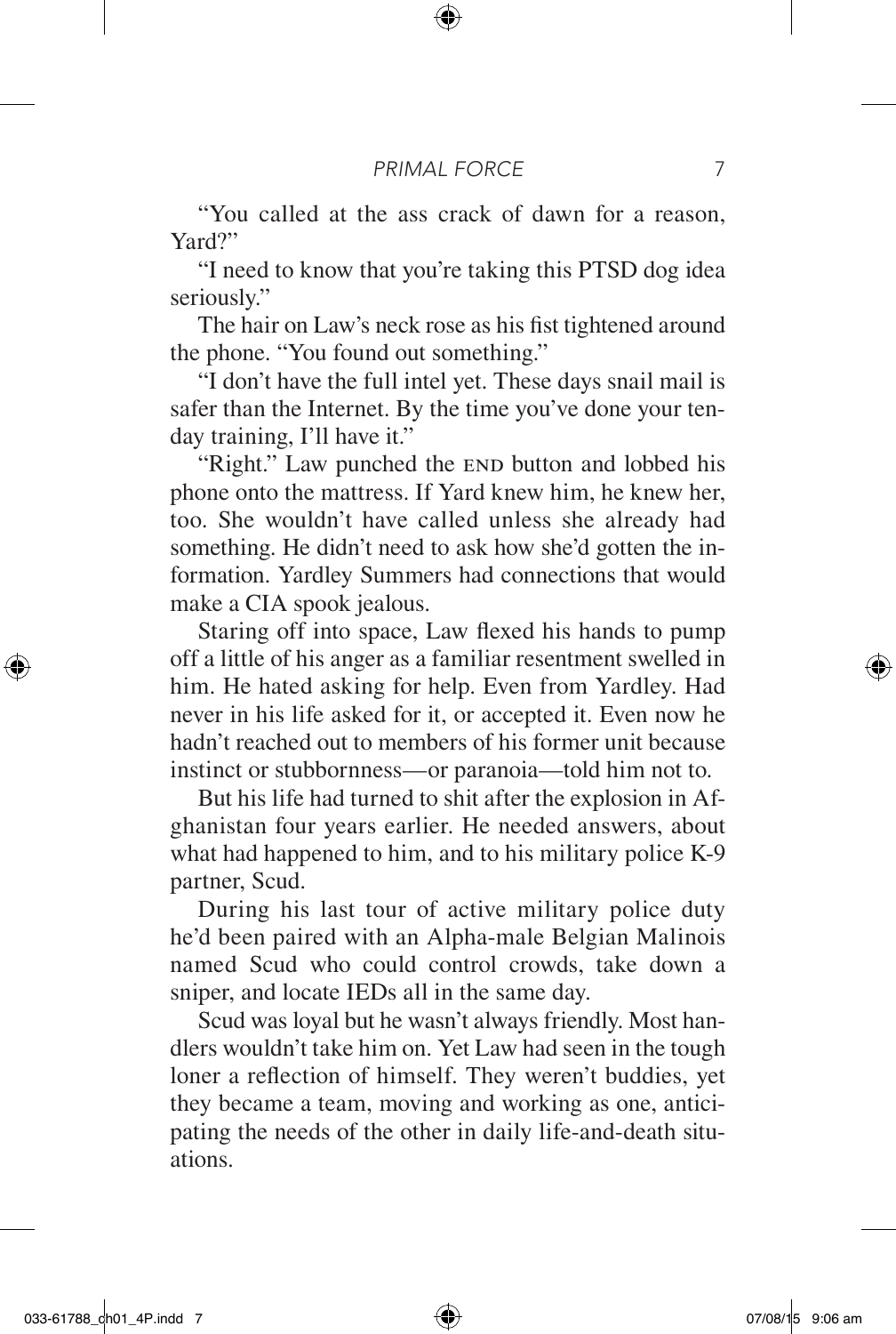Law rubbed hard at one of the scars hidden beneath the bush of beard along his left jaw. The explosion he never saw coming had strafed his body and shredded his left leg, and killed Scud outright. He knew what to counsel himself. *It wasn't my fault.* But the thing about that was, if it wasn't his fault, whose was it?

Pain squeezed Law's heart but he fought the emotion. If tortured, he would have lied about his feelings for Scud with his final breath. Never again would he allow himself to be that vulnerable.

His guilt over Scud had strengthened during the last year. Before that, he'd been too busy trying to heal and restore what was left of his mangled body. It wasn't until nine months ago, as he was trying to reclaim his life as a state trooper, that symptoms of PTSD kicked in hard, taking a turn at wrecking his psyche. Was his subconscious, finally, trying to tease out the answers to what had happened that day? Or was he now just a messed-up loser who needed a dog to keep him from freaking out in public?

"Screw it." He could handle this on his own. Alone.

He stood up. And hit the floor with a thud.

"Shit!" It had been a long time since he'd forgotten to compensate the distribution of his body weight for one leg. The delusion of having two legs must have been the leftover result of his running dream.

He swung out a hand for his prosthesis lying on a nearby chair. It was out of reach. Before he could scoot closer, Samantha moved quickly to pick up the artificial leg with her mouth. She brought it over and placed it gently in his lap without being asked.

"Good dog, Sam— dog." He felt silly calling her by that long-ass Samantha name.

Law hoisted himself back up on the mattress and reached for the pouch of doggy treats WWP had given him to reward his companion for her work. Half a service dog's

⊕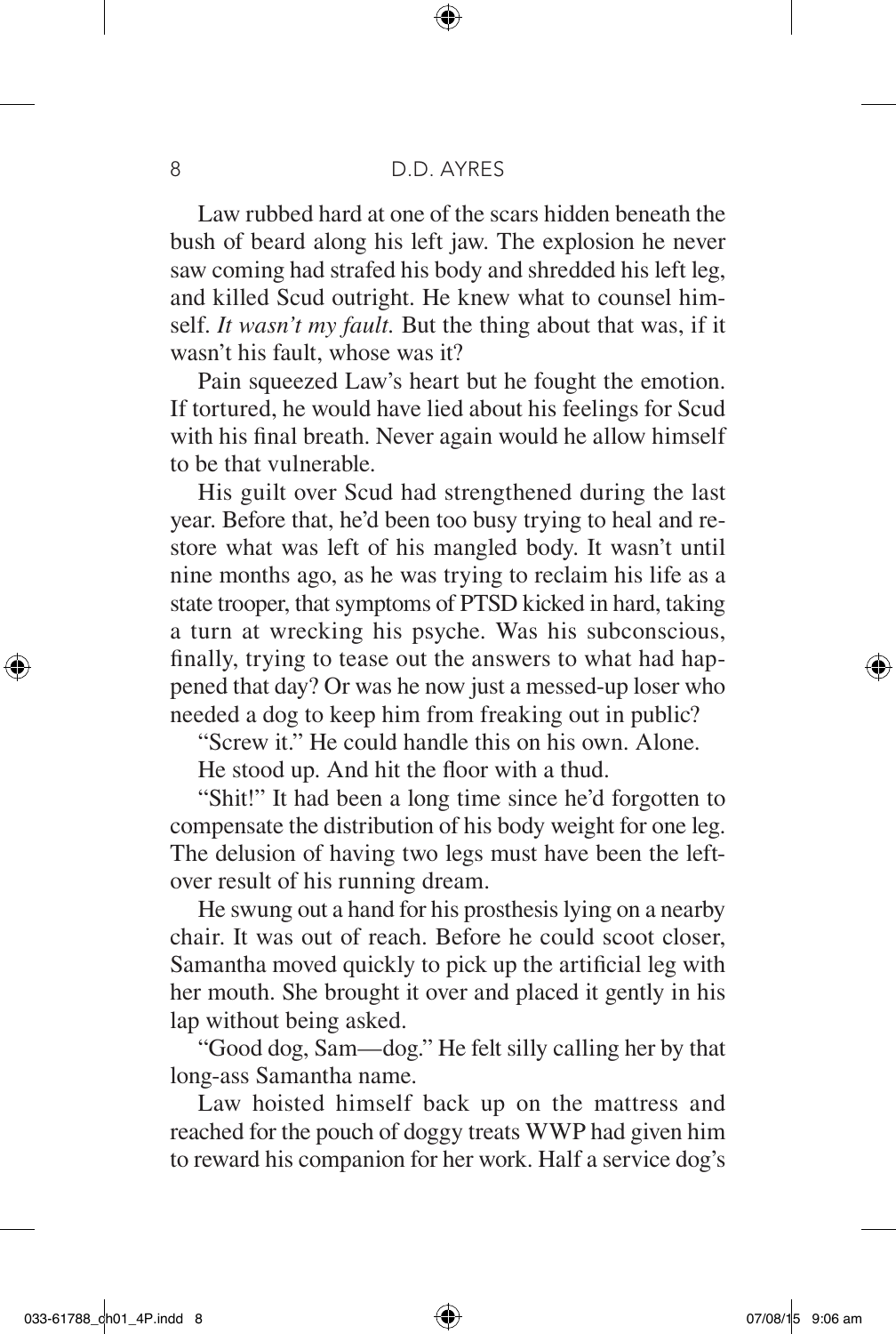daily food supply was handed out in the form of rewards. He held out a few small nuggets, which she gobbled up. He dug into the bag again, figuring he owed her.

"So here's the deal. I'm calling you Sam until I turn you back in. You good with that, Sam?"

She gazed up at him with calm adoration and tonguelolling satisfaction.

*Crap.* Sam even had a nice smile.

Okay, so the dog was getting to him. She was more than a pampered pet. She was everything the WWP promised: attentive, smart, intuitive, and helpful. The perfect service companion . . . for someone else. He didn't deserve this dog's help or loyalty. He'd lost that right when Scud died. He couldn't be responsible for another companion's life. Ever again.

Law turned to inspect his injured limb to make certain his fall hadn't caused any damage. Some pain, more or less, was always with him. There were better things to think about. For instance, the attractive dog trainer Jori something. He hadn't caught her full name.

His K-9 instructor side appreciated watching her technique while working with the dogs. The purely male part of him enjoyed watching the way her pants pulled tight across the very nice curves of her butt and how her tee pulled taut against the swell of her breasts as she worked. She was the kind of woman who didn't need to show skin to be sexy. It was in the way she handled herself. The subtle huskiness of her voice was sexy as hell, too. Her straightforward manner kept the other four vets smiling and at ease as she helped them understand the capabilities of their specially trained new ser vice dogs. Except him. *Him*, she ignored.

Law smiled to himself. She must have read something predatory in his expression that first day. He couldn't argue with her judgment. Jori gave him an itch.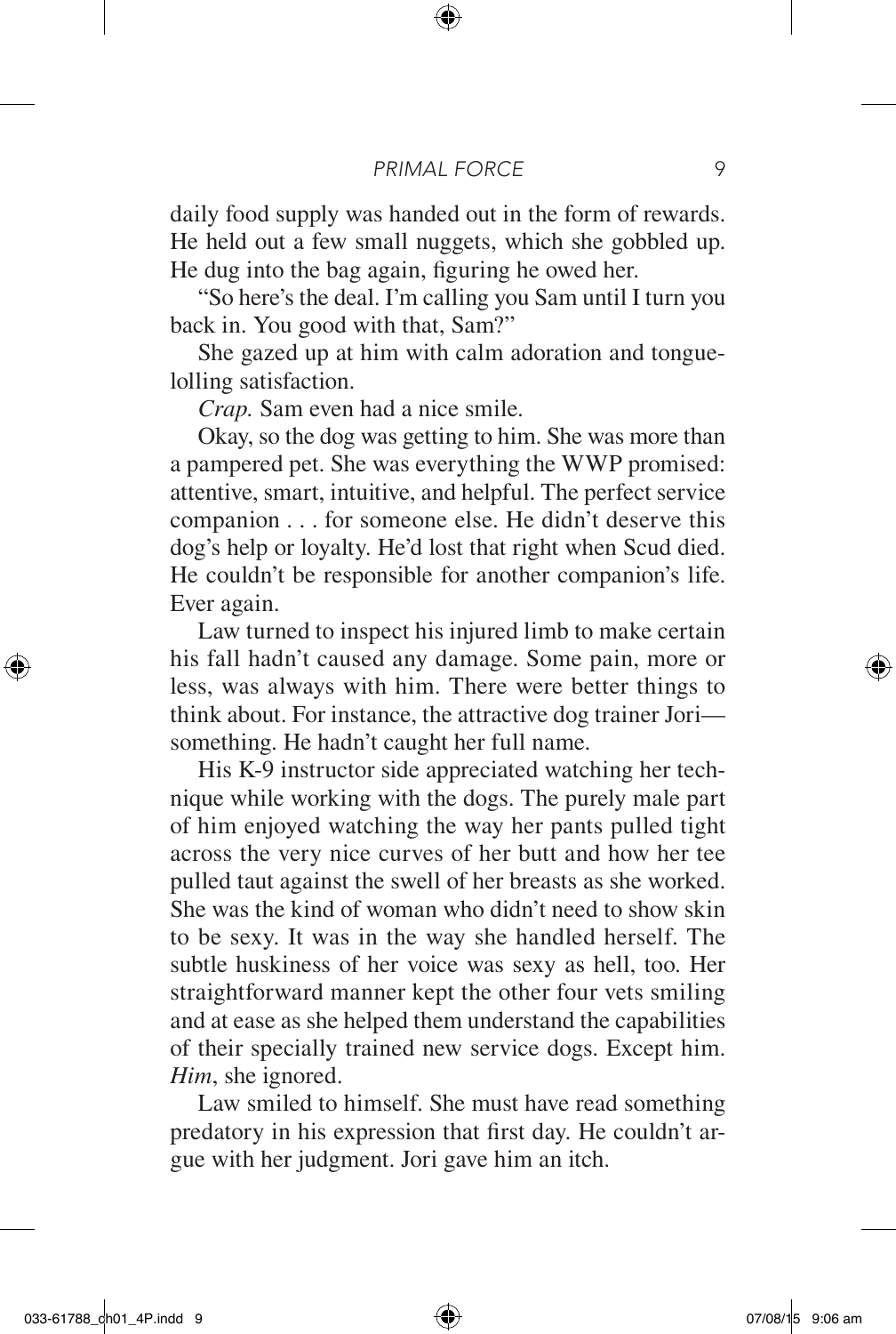Maybe it was the long honey-brown braid she wore, twitching down her back as she moved. Made him want to wrap that braid around his forearm and haul her in by it. Each time she touched his hand to loosen his grip on the leash or to adjust his position with his dog, he fought the urge to reach out and touch back. And then go on touching and holding, wanting to kiss and caress her until he had persuaded her to be naked under him.

Law pushed an impatient hand through longish thick black hair. He probably shouldn't be thinking dirty thoughts about his instructor. Jori didn't look like an easy lay. He didn't have time for anything else.

He knew what women said about him: *Good in bed but impossible to love.*

True enough. He was insensitive, untrustworthy, possessed of a quick temper, and selfish. He'd enjoy the com pany of any willing woman. But he never let it get personal, or stand in his way. In that, he was his father's son.

"Nothing short of all fucked up," he muttered to himself.

He picked up the liner to sheathe his stump, rolled and smoothed it on, then picked up his prosthesis. Now, *this* baby was worth being excited about. This techno wonder was going to get his trooper job back. Without that concrete measure of his worth as a man, his struggle to get better was worthless.

Three months ago, he'd succeeded in getting his old prosthetic leg swapped out for one with sophisticated military- grade microprocessor- controlled devices. With gyroscopes, accelerators, hydraulics, and sensory points to turn muscle contractions into device response, the new leg gave him great stability and mobility. With it he could walk, climb stairs, even run without thinking about it as long as he remembered to strap it on.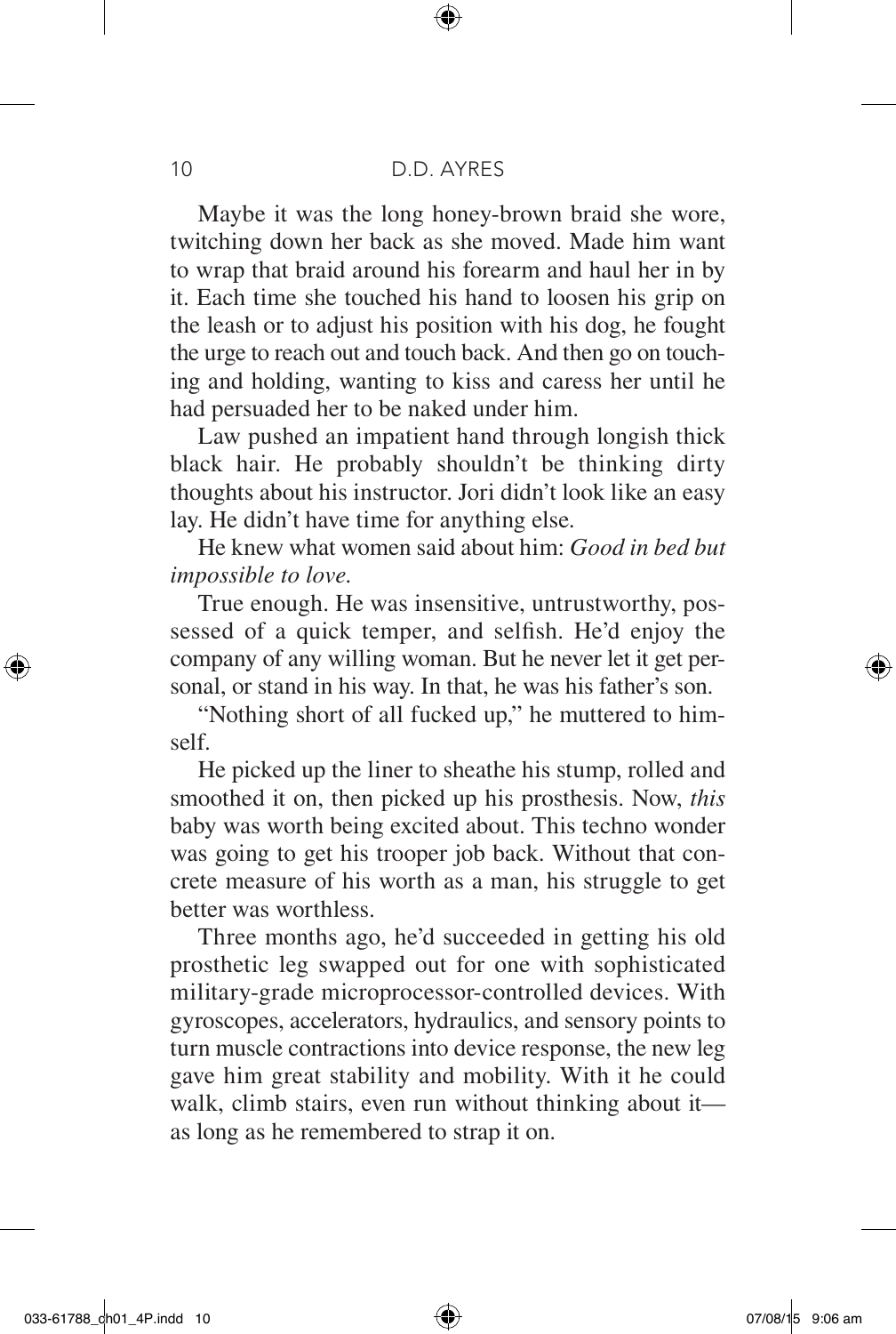He stood up, this time with the expected results. As close to good-as-new as he was going to get.

If he hurried he could get in some gym time before he left for Richmond, Virginia, the nearest airport to where Yardley lived. The best cure for a PTSD episode was to push himself, hard, until his heart was pumping like a jackhammer and his muscles trembled with fatigue. Only at the peak of exhaustion did his mind sometimes shut down long enough to give him peace.

 Unless . . . he could convince Jori to do the dirty with him before he left. In and out? A one-off in their lives?

He shook his head at his unruly thoughts. *Bad, Law. Phooey, Law. She's not for you.*

Samantha watched with concerned eyes as her Alpha dressed himself. She knew he was Alpha because of the tone of his voice and the strong virile scent that labeled him the dominant partner.

She smelled others things on him as well, like anger, fear, and anxiety. She didn't like those smells. They made her uncomfortable, much like the veterinarian's office. The cloying odors of injury, sickness, and fear from other animals could not be scrubbed away by antiseptics. Those smells were worse than the shots she occasionally received.

As the Alpha passed her, Samantha pushed her nose forward and sniffed his pant leg.

"Don't."

She drew back. His tone was harsh. As if she'd done something wrong. Didn't he know? She was trained to pay attention, and to find ways to make the fear and anxiety stop when those pheromones emanated from him. She had done that this morning, even if he didn't seem to understand at the time why she had woken him. That was okay. He would learn. He was her chosen Alpha.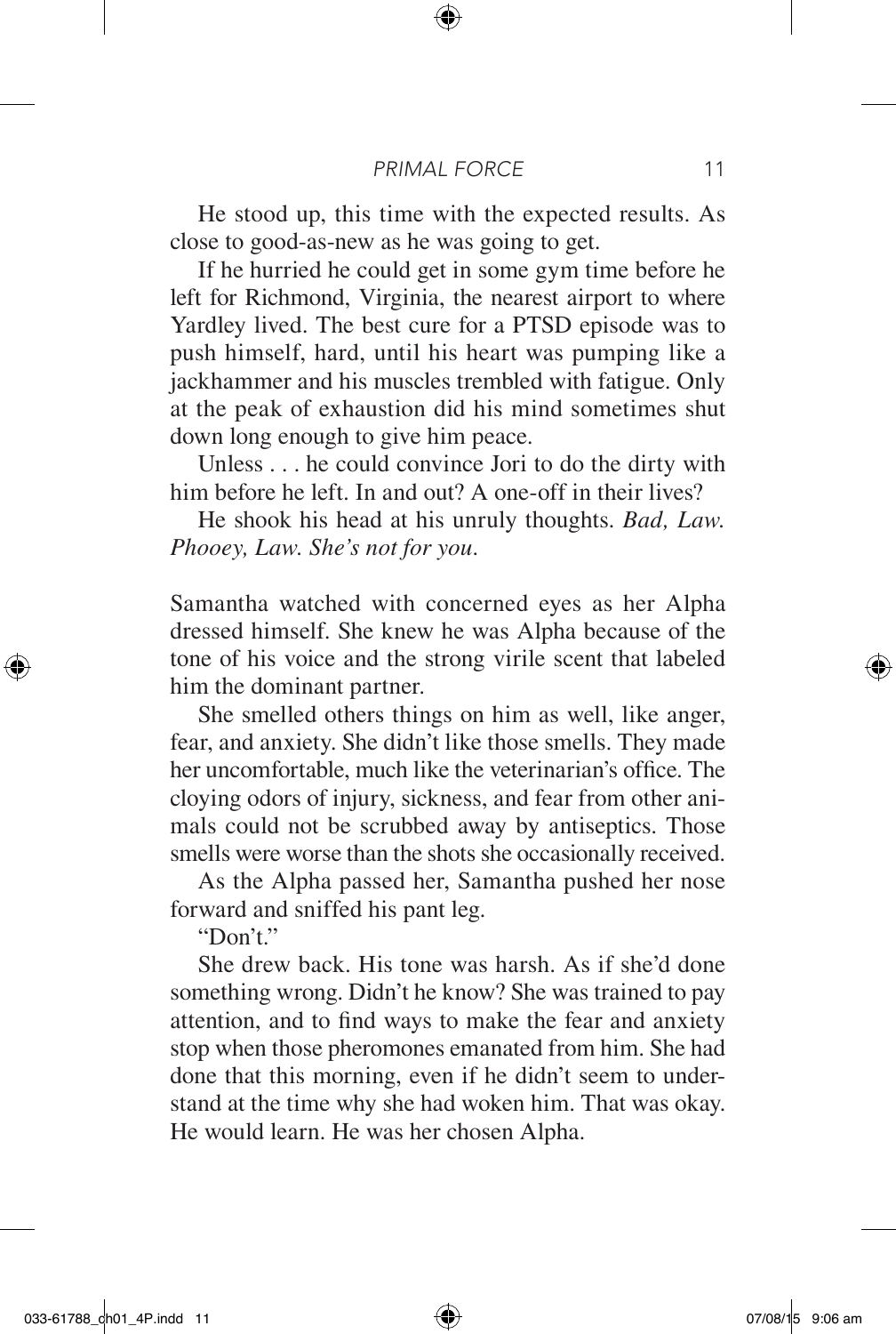Three days ago five men and their family members had come to WWP. Each brought a reek of smell fragments from his daily life. Some were familiar, others the unique combination of their own bodies, homes, and habits. One man was ill. Two had had coffee and cigarettes for breakfast. She even knew by their shared smells which humans belonged to the same pack.

But one man's scent was different. His odor was a cocktail of emotional markers that included anger, pain, and sadness. And more. He smelled alone. There were no other human scents on him. No animal scents, either.

Most of the people Samantha had encountered in the twenty-five months of her life carried the scents of their companions, human and/or pet. This Alpha smelled of isolation. That was not good for a pack animal.

The only time Samantha had felt this way was when, as a puppy, she'd been abandoned at a shelter. All the smells were strange. None of her litter or her mother. She was fed and watered, but otherwise left alone in a cage that prevented her from running or playing with the other dogs. Until Alpha Kelli found and brought her to WWP.

She loved being in the WWP pack. There were lots of dogs to play with, and human Alphas to love and teach and protect her. Even when she moved from Alpha to Alpha for training, she was always treated as part of the pack.

But now things were different.

She had felt the excitement in the WWP pack the day the strangers came. She sensed that things were about to change, yet again. One of the strangers would take her home.

Yet no one handed her off. They simply dropped her leash and let her roam among the strangers, sniffing out a need. Her choice. It was not hard.

The sad man needed her to be his pack. She'd picked